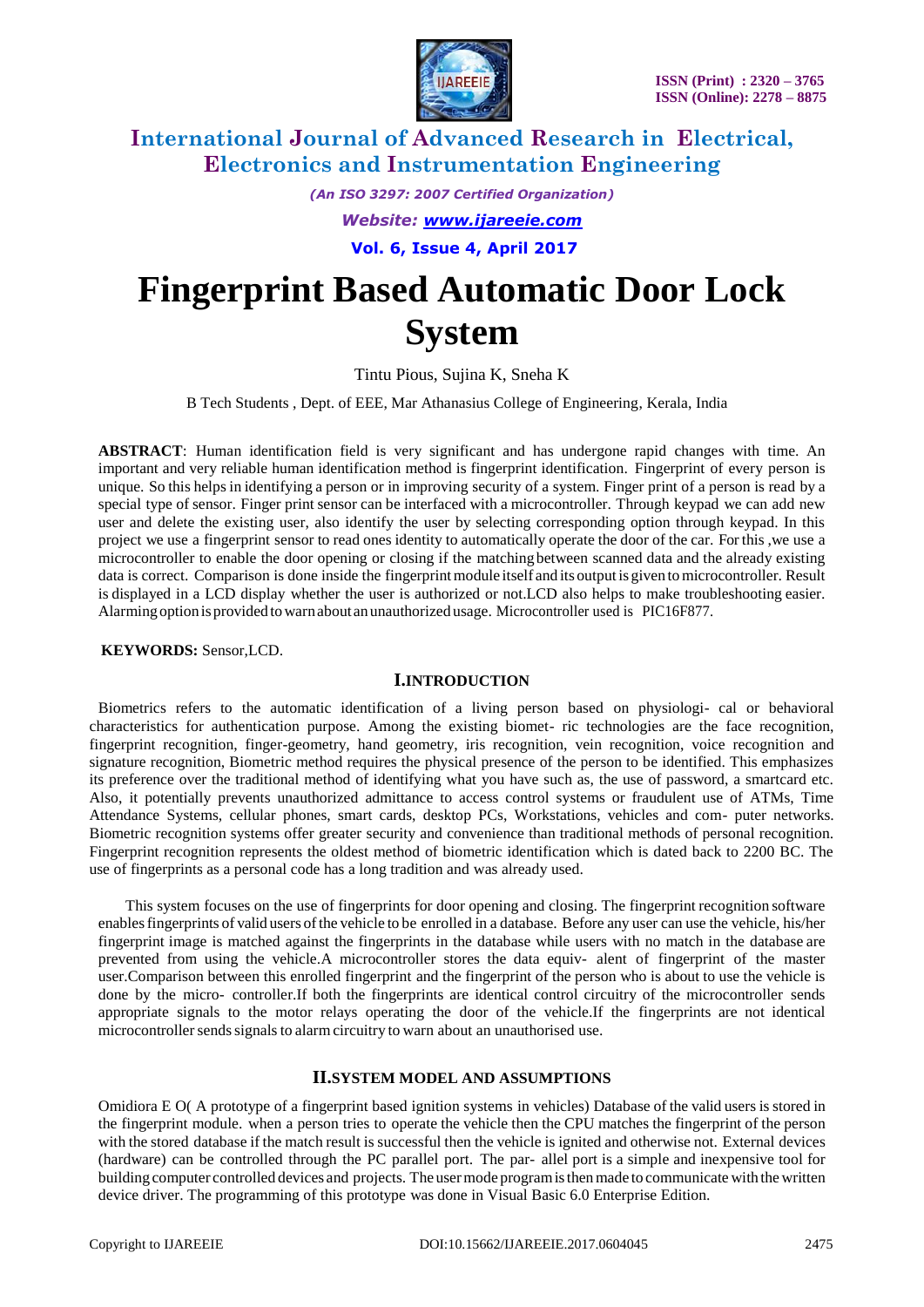

*(An ISO 3297: 2007 Certified Organization) Website: [www.ijareeie.com](http://www.ijareeie.com/)*

## **Vol. 6, Issue 4, April 2017**

Karthikeyan (Fingerprint based ignition system)

Thispaperfocusesonthefingerprintsecurityaseverypersonhasunique fingerprint. A keypad is also used to add or delete the valid user in the module. FIM3030 fingerprint module by NITGEN is used in this purpose. Microcontroller is used for controlling the whole driving unit. LCD is used as a displaying unit for showing the information about the authorized and unauthorized user. Latch 74HC373 is used which are high- speed Si-gate CMOS devices. A relay is used as a interfacing circuitry between the microcontroller output and the ignition system of the car. Because of the limitation in the initiation ofthe spark plug and safety reasons only a prototype is developed whose success only depends on the ignition of the car battery.

C O Folorunso (Design and development of finger print based car starting system) Fingerprint matching techniques are of two types: graph based and minutiae based. The template size of the biometric information based on minutiae is much smaller and the processing speed is higher than that of graph-based fingerprint matching.Modern vehicles uses computer controlled battery ignition system; no matter the type of mech- anism used, all ignition systems use battery, switch, coil, switching device and spark plug . However, in this modern technology dispensation, biometrics has been employed forthe ignition and securityprocess.



### **III. PROPOSED MODEL**

#### Figure 3.1: Block schematic

The figure 3.1 shows the block diagram of fingerprint based automatic car door lock system. The core part of our project isthe microcontroller PIC16F877.It has a oscillator frequency of 20 MHz .It has RISC architecture.A fingerprint sensor R303A is interfaced to the microcontroller.Two motors are used.One motor is used for operating the door of the vehicle and the other one is meant for the engine part.LCD is interfaced for display.It helpsto make troubleshooting easier.An alarm circuitry is provided to warn about an unauthorized use.A keypad is provided to select the mode for the fingerprint sensor.HardwaremodelisshownintheFigure4.2andthecomponentsarealsoshown.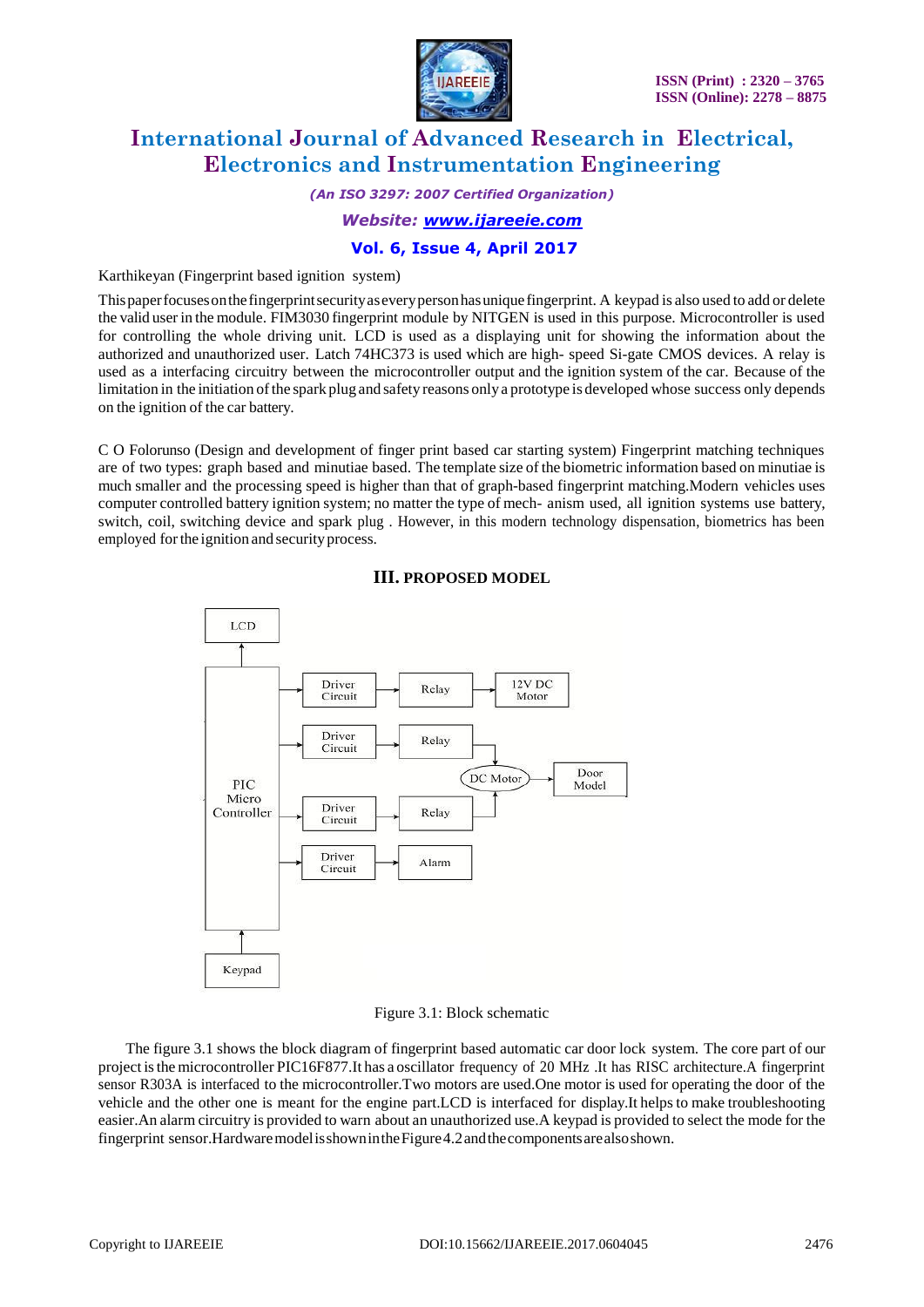

*(An ISO 3297: 2007 Certified Organization) Website: [www.ijareeie.com](http://www.ijareeie.com/)* **Vol. 6, Issue 4, April 2017**

#### **PIC MICROCONTROLLER**

The microcontroller that has been used for this project is from PIC series. PIC micro- controller isthe first RISC based microcontroller fabricated in CMOS (complimentary metal oxide semiconductor) that uses separate bus for instruction and data allowing simultaneous access of program and data memory. The main advantage of CMOS and RISC combination islow power consumption resulting in a very small chip size with a small pin count. The main advantage of CMOS is that it has immunity to noise than other fabrication techniques.Various microcontrollers offer different kinds of memories.

#### **FINGERPRINT SENSOR**

Fingerprint processing includes two parts: fingerprint enrollment and fingerprint match- ing (the matching can be 1:1 or 1:N). When enrolling, user needs to enter the finger two times. The system will process the two time finger images, generate a template of the finger based on processing results and store the template. When matching, user enters the finger through optical sensor and system will generate a template of the finger and compare it with templates of the finger library. For matching, system will compare the live finger with specific template designated in the Module; for 1:N match- ing, or searching, system will search the whole finger library for the matching finger.

### **IV.RESULT AND DISCUSSION**

First of all user is asked to enroll his fingerprint .After enrollment the user's identification is done .If the person is authorised ,the door automatically opens. After igniting the vehicle, the door automatically closes. When destination is reached ,after a keypress, the door automatically opens. After a set time delay ,the door automatically closes.

 This system focuses on the use of fingerprints for door opening and closing. The fingerprint recognition software enablesfingerprints of valid users ofthe vehicle to be enrolled in a database. Before any user can use the vehicle, his/her fingerprint image is matched against the fingerprints in the database while users with no match in the database are prevented from using the vehicle. A microcontroller stores the data equiv- alent of fingerprint of the master user. Comparison between this enrolled fingerprint and the fingerprint of the person who is about to use the vehicle is done by the microcontroller. If both the fingerprints are identical control circuitry of the microcontroller sends appropriate signals to the motor relays operating the door of the vehicle



.